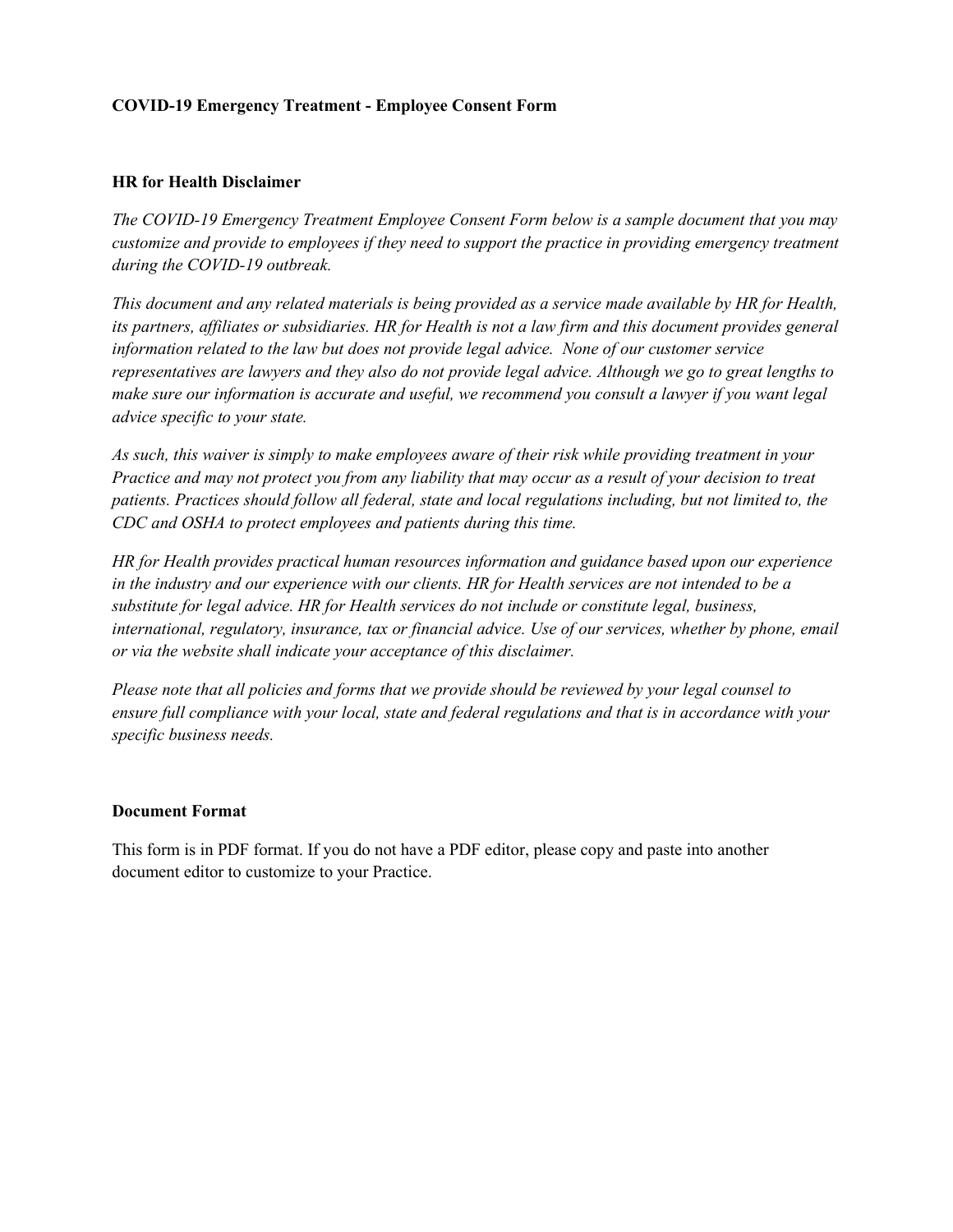## **COVID-19 Emergency Treatment Employee Consent Form**

As the coronavirus (COVID-19) continues to spread, [insert practice name] wants to ensure that you are aware of what steps we are taking to protect both you as an employee as well as our patients.

In order to prevent spread of COVID-19, please ensure that you follow the guidance listed below:

- Cover your mouth and nose with a tissue or your sleeve (not your hands) when you cough or sneeze;
- Throw all used tissues in the trash right away and wash your hands immediately after handling used tissues;
- Avoid touching your eyes, nose or mouth;
- Avoid close contact with people who are sick; and
- Clean and disinfect frequently touched objects and surfaces, such as your keyboard or mouse, using a regular household cleaning spray or wipe.

In addition, the Practice will continue to follow all federal, state and local regulations including, but not limited to, the CDC and OSHA to protect employees and patients during this time. [Include specifics on how you are protecting your patients and employees here].

I understand that the symptoms listed below are representative of COVID-19:

- Fever
- Dry Cough
- Shortness of Breath
- Temperature
- Persistent pain or pressure in the chest
- Bluish lips or face

I understand that all travelers arriving from a country or region with [widespread ongoing transmission, as](https://www.cdc.gov/coronavirus/2019-ncov/travelers/map-and-travel-notices.html)  [outlined by the CDC,](https://www.cdc.gov/coronavirus/2019-ncov/travelers/map-and-travel-notices.html) should stay home for 14 days to practice social distancing and monitor their health after their arrival.

I confirm that I do not display or currently have any of the symptoms that are representative of COVID-19, which are outlined above: (Initial)

I confirm that if I display any of these symptoms, I will be sent home immediately. (Initial)

I confirm that my employer has the right to screen me for symptoms prior to every shift to protect patients and other employees from the spread of COVID-19. (Initial)

I confirm that I have not traveled to any of the countries or regions with widespread ongoing transmission [\(Level 3 Travel Health Notice\)](https://www.cdc.gov/coronavirus/2019-ncov/travelers/map-and-travel-notices.html) in the past 14 days. (Initial)

I confirm, to the best of my knowledge, that I have not had close contact with an individual diagnosed with COVID-19 in the past 14 days. (Initial)